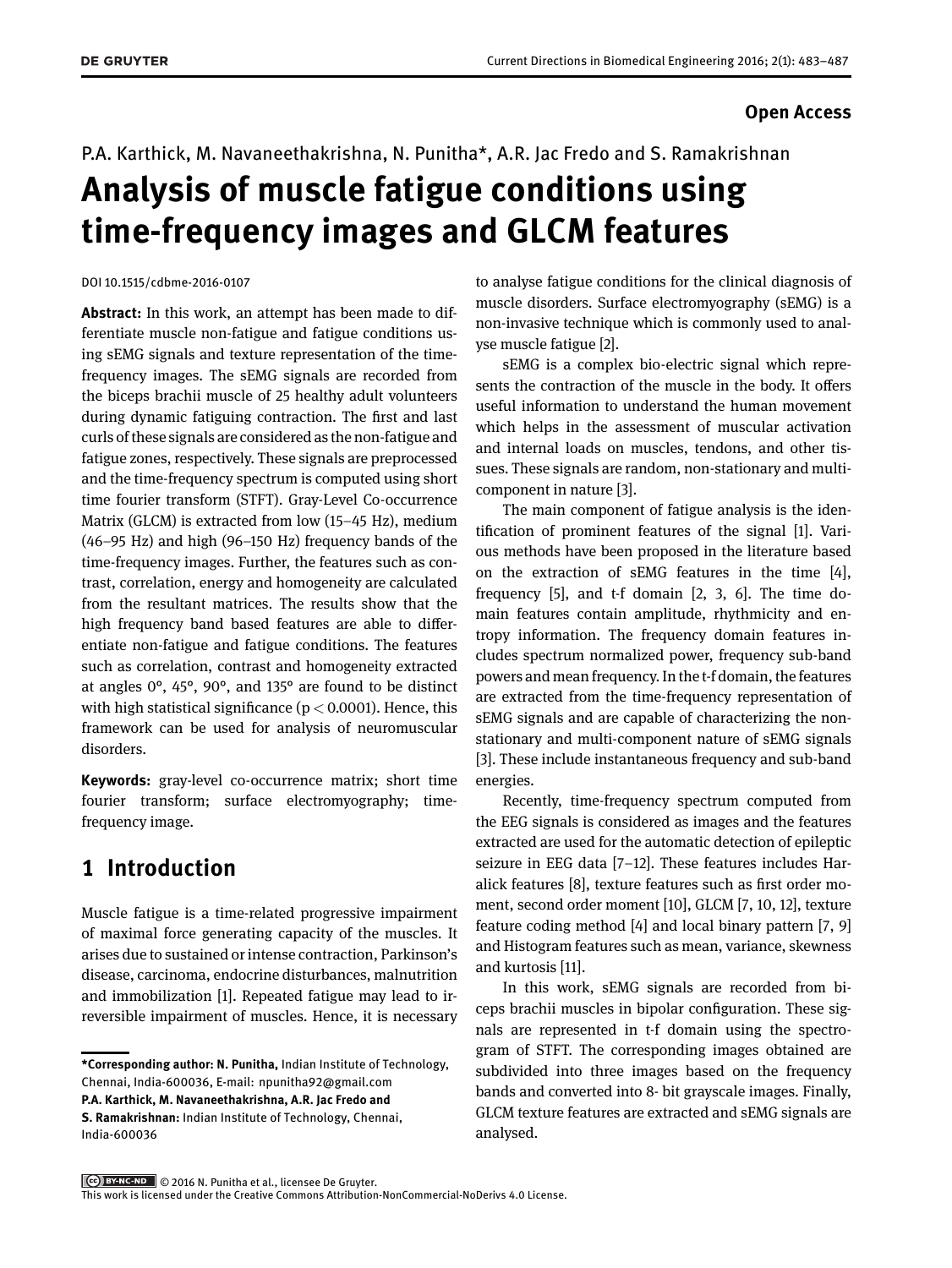# **2 Methodology**

Signals are acquired from 25 normal subjects with no history of neuromuscular problems. The experiment is carried out on the biceps. Ag–AgCl disc-type disposable surface electrodes are placed on the belly of the muscle in differential electrode configuration, with the distance between the electrodes equal to 3 cm. The reference electrode is placed at the proximal end of the elbow. The subjects are made to stand on a wooden platform to provide isolation. The subjects perform repetitive flexion and extension of the elbow with a 6 kg load until they experiences fatigue [\[3\]](#page-3-2). These signals are recorded at a sampling rate of 1000 Hz. The sEMG signals corresponding to the first and the last curls are used in this study.

#### **2.1 STFT spectrogram**

STFT is a commonly used method for spectrogram image formation [\[2\]](#page-3-1). Each signal is divided into smaller segments and subjected to discrete fourier transform (DFT). The spectrum values from each segment are stacked side-by-side to form the spectrogram image. The spectrogram shows dominant frequency information against time where the frequency components are equally spaced along the vertical axis with constant bandwidth.

By definition, STFT spectrogram is the normalized, squared magnitude of the STFT coefficients. STFT coefficients for a signal is calculated as [\[7\]](#page-3-6)

$$
X(n,\omega) = \sum_{m=-\infty}^{\infty} x[m]w[n-m]e^{-j\omega n}
$$
 (1)

where  $x[m]w[n-m]$  is a short time part of input signal *x*[*m*] at time n.

The frequency range of sEMG varies from dc to 10 kHz with the dominant frequency content lying in the range of 50–150 Hz [\[3\]](#page-3-2). Each spectrogram is divided into three subimages corresponding to the dominant frequency bands as follows: Low frequency band (15–45 Hz), Medium frequency band (46–95 Hz) and High frequency band (96–150 Hz).

#### **2.2 GLCM features**

The sub images are converted into 8-bit grayscale images and the texture features are extracted. GLCM is a

method to analyse the texture images which estimates image properties related to second-order statistics [\[10\]](#page-4-2). This corresponds to a directional pattern counter with a specific distance *d* and angle *θ* between neighbouring pixel pairs for grayscale images [\[7\]](#page-3-6). The distance parameter *d* is set to 1 and the angle parameters *θ* are 0°, 45°, 90°, and 135°. The corresponding displacement vectors are [0 1],  $[-11]$ ,  $[-10]$  and  $[-1-1]$ . The features such as contrast, correlation, energy and homogeneity are extracted and the formula is given below:

$$
Contrast = \sum_{i,j} |i - j|^2 p(i,j)
$$
 (2)

Correlation = 
$$
\sum_{i,i} \frac{(i - \mu_i)(j - \mu_j)p(i, j)}{\sigma_i \sigma_j}
$$
 (3)

Energy = 
$$
\sum_{i,j} p(i,j)^2
$$
 (4)

Homogeneity = 
$$
\sum_{i,j} \frac{p(i,j)}{1+|i-j|}
$$
 (5)

where  $p(i, j)$  is the intensity value of the pixel at point  $(i, j)$ , µ and *σ* represents the mean and standard deviation.

Contrast is a measure of the intensity variation between a pixel and its neighbour over the whole image. Correlation explains the relation between a pixel and its neighbour over the whole image while energy is the sum of squared elements in the GLCM. Homogeneity calculates the closeness of the distribution of elements in the GLCM to its diagonal.

### **3 Results and discussion**

The representative sEMG signals recorded during the experiment is shown in [Figure 1.](#page-2-0)

The amplitude and frequency components of the recorded signals are found to be subject dependent. The amplitude is observed to be higher in fatigue condition. This may be due to the participation of more motor units during the contraction. Similar variations are observed in most of the cases.

The spectrogram of sEMG signals has been represented as a t–f image. [Figure 2](#page-2-1) shows the spectrogram of sEMG signals for non-fatigue and fatigue conditions. The colormap represents the strength of the magnitude of sEMG signals. The variations in the spectral components are associated with physiological parameters such as random firing rate, motor unit recruitment patterns, muscle fibre conduction velocity and volume conductor effects.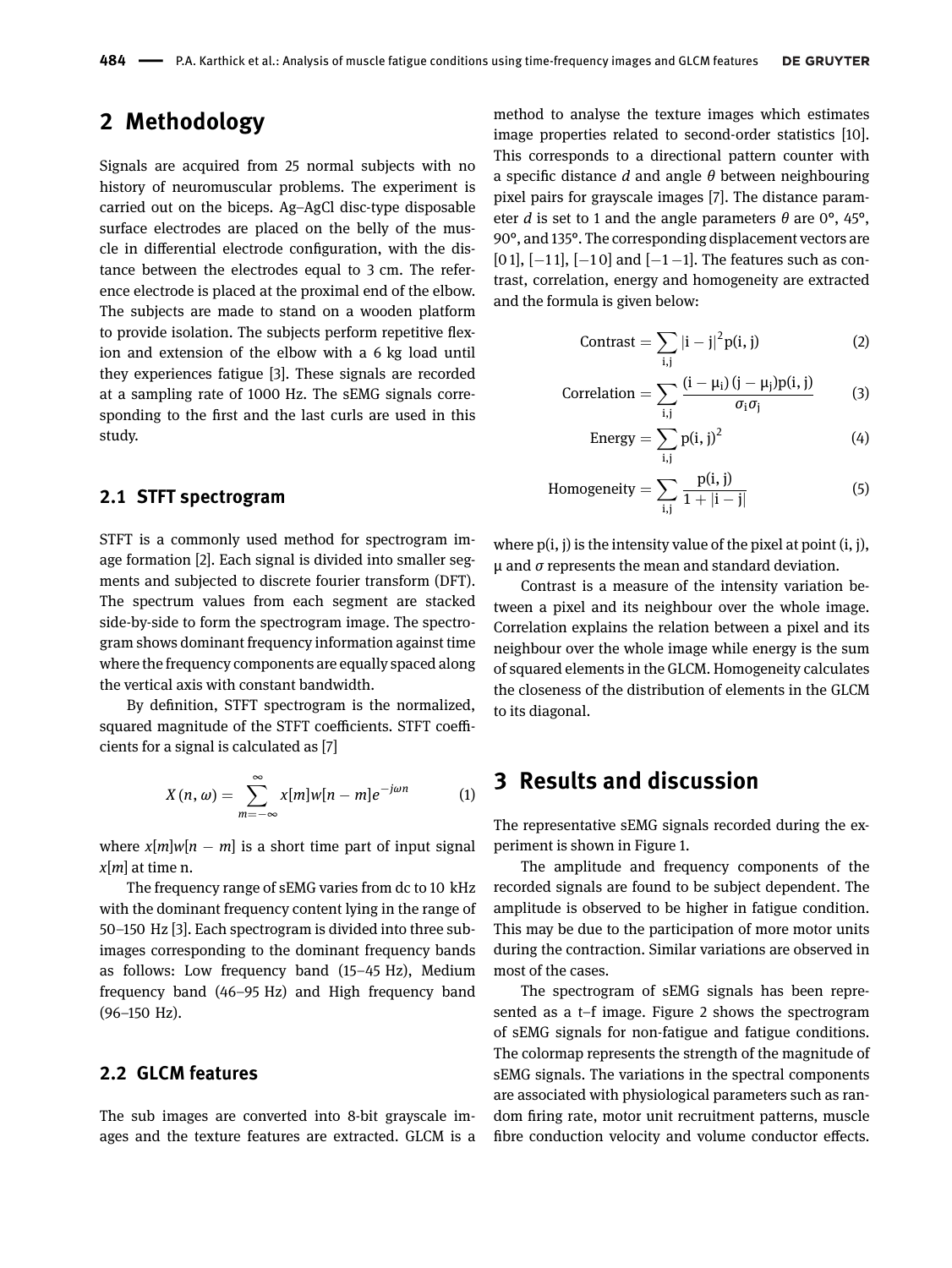<span id="page-2-0"></span>

**Figure 1:** Typical sEMG signals. (A) Non-fatigue and (B) Fatigue conditions.

<span id="page-2-1"></span>

**Figure 2:** Spectrogram of sEMG signals. (A) Non-Fatigue and (B) Fatigue.

A reduction in the frequency components is observed in fatigue condition and this may be due to the synchronisation of motor units.

<span id="page-2-2"></span>**Table 1:** Average value of features extracted from t-f images.

| <b>Features</b> |     | Non-fatigue | <b>Fatigue</b> | p-Value    |
|-----------------|-----|-------------|----------------|------------|
| Contrast        | 0   | 6.1236      | 4.5720         | 0.0588     |
|                 | 45  | 59.5267     | 40.9858        | 0.0265     |
|                 | 90  | 53.8319     | 36.7704        | 0.0287     |
|                 | 135 | 59.4551     | 41.0085        | 0.0270     |
| Correlation     | 0   | 0.9959      | 0.9957         | 0.8075     |
|                 | 45  | 0.9627      | 0.9638         | 0.2671     |
|                 | 90  | 0.9665      | 0.9677         | 0.2209     |
|                 | 135 | 0.9627      | 0.9637         | 0.2961     |
| Energy          | 0   | 0.4098      | 0.5906         | < 0.0001   |
|                 | 45  | 0.3972      | 0.5821         | $<$ 0.0001 |
|                 | 90  | 0.4000      | 0.5843         | $<$ 0.0001 |
|                 | 135 | 0.3972      | 0.5821         | $<$ 0.0001 |
| Homogeneity     | 0   | 0.9494      | 0.9670         | 0.0033     |
|                 | 45  | 0.8758      | 0.9219         | 0.0003     |
|                 | 90  | 0.8899      | 0.9312         | 0.0003     |
|                 | 135 | 0.8758      | 0.9218         | 0.0003     |

It is observed that, during non-fatigue conditions, the texture pattern exhibits brighter pixels with more variations compared to fatigue conditions. In order to discriminate between these texture patterns, GLCM features are employed. The t-f images are converted to 8-bit grayscale images. For each of these images, the angle parameter is varied from 0° to 135° with a 45° increment. Thus four GLCMs are obtained for each image. Features such as contrast, correlation, energy and homogeneity are extracted for each angle thereby constructing a 16-dimensional feature vector for each image. The average value of these features is shown in [Table 1.](#page-2-2) The class discrimination ability of the feature sets is quantified using t-test. It is observed that only the energy feature calculated from all the angles is distinct with high statistical significance ( $p < 0.0001$ ).

[Figure 3](#page-3-8) shows the 8-bit grayscale sub-image representation of t-f images. For each of these sub-images, the GLCM features are extracted. Due to the non-uniform nature of the sEMG spectrograms, this local feature extraction gives better results than global features.

The average value of the features extracted from the high frequency band is shown in [Table 2.](#page-3-9) Among the three frequency bands considered, the high frequency band is able to discriminate non-fatigue and fatigue conditions. The three features namely correlation, energy and homogeneity extracted from this band in all the four angles is found to be highly significant ( $p < 0.0001$ ). There is a greater value of energy for fatigue condition compared to non-fatigue condition indicating reduction in the action potential of the muscles. The higher correlation for nonfatigue condition indicates normal muscle activity.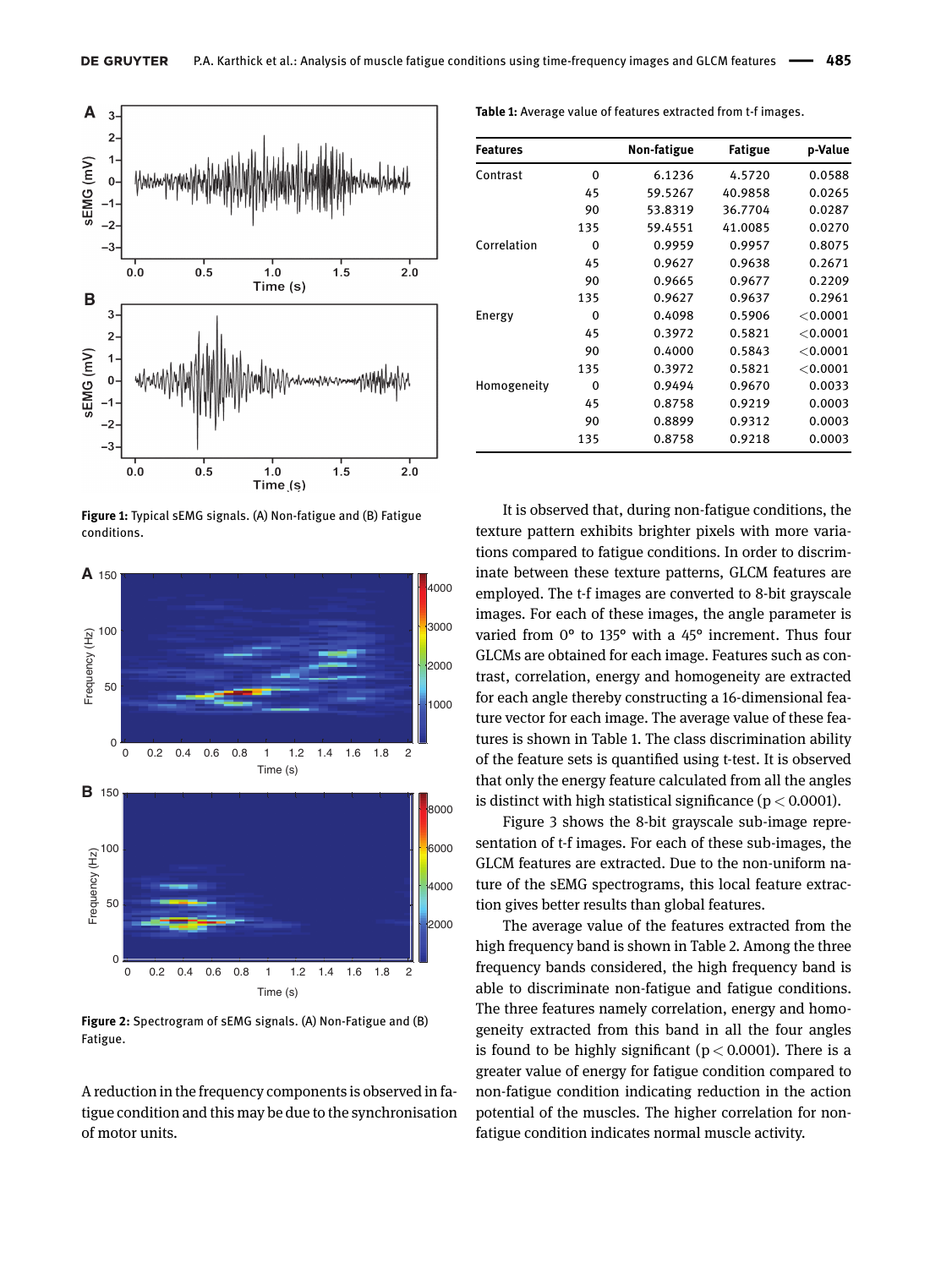<span id="page-3-8"></span>



**Figure 3:** Grayscale sub-images: (A) Non-fatigue and (B) Fatigue sEMG signals corresponding to frequency-bands (a) low (15–45 Hz), (b) medium (46–95 Hz), (c) high (96–150 Hz).

<span id="page-3-9"></span>**Table 2:** Average value of the features in the high frequency band.

| <b>Features</b> |     | Non-fatigue | <b>Fatigue</b> | p-Value (less than) |
|-----------------|-----|-------------|----------------|---------------------|
| Contrast        | 0   | 5.8881      | 7.0186         | 0.1355              |
|                 | 45  | 20.3979     | 11.5909        | 0.001               |
|                 | 90  | 15.9509     | 5.9354         | 0.001               |
|                 | 135 | 20.3952     | 11.5927        | 0.001               |
| Correlation     | 0   | 0.9679      | 0.7277         | 0.0001              |
|                 | 45  | 0.9303      | 0.6082         | 0.0001              |
|                 | 90  | 0.9557      | 0.8403         | 0.0001              |
|                 | 135 | 0.9302      | 0.6084         | 0.0001              |
| Energy          | 0   | 0.6386      | 0.9216         | 0.0001              |
|                 | 45  | 0.6292      | 0.9199         | 0.0001              |
|                 | 90  | 0.9679      | 0.7277         | 0.0001              |
|                 | 135 | 0.9303      | 0.6082         | 0.0001              |
| Homogeneity     | 0   | 0.9557      | 0.8403         | 0.0001              |
|                 | 45  | 0.9302      | 0.6084         | 0.0001              |
|                 | 90  | 0.6386      | 0.9216         | 0.0001              |
|                 | 135 | 0.6292      | 0.9199         | 0.0001              |

# **4 Conclusion**

In this work, second order texture statistics have been used to analyse muscle non-fatigue and fatigue conditions after mapping the sEMG signals into a 2D grayscale image. The time-frequency spectrum of the signals is computed using STFT. Each spectrum is divided into three frequency bands

such as low, medium and high. GLCM features such as contrast, correlation, energy and homogeneity are calculated for different angles from these sub-images. The visual results suggest that the non-fatigue and fatigue conditions have different spectral patterns. The features calculated from the sub band images carry more information than the whole spectral images. The texture features namely correlation, energy and homogeneity calculated from the high frequency sub images gives significant results compared to other frequency sub images ( $p < 0.0001$ ). Hence, it appears that time-frequency images based texture features could be used for analysis of neuromuscular disorders.

#### **Author's Statement**

Research funding: The author state no funding involved. Conflict of interest: Authors state no conflict of interest. Material and Methods: Informed consent: Informed consent is not applicable. Ethical approval: The conducted research is not related to either human or animal use.

## **References**

- <span id="page-3-0"></span>[1] Venugopal G, Navaneethakrishna M, Ramakrishnan S. Extraction and analysis of multiple time window features associated with muscle fatigue conditions using sEMG signals. Expert Syst Appl. 2014;41:2652–9.
- <span id="page-3-1"></span>[2] Zawawi TNST, Abdullah AR, Shair EF, Halim I, Rawaida O. Electromyography signal analysis using spectrogram. IEEE Student Conference on Research and Development (SCOReD); 2013. p. 319–24.
- <span id="page-3-2"></span>[3] Karthick PA, Ramakrishnan S. Surface electromyography dased muscle fatigue progression analysis using modified B distribution time-frequency features. Biomed Signal Proces 2015;2:42–51.
- <span id="page-3-3"></span>[4] Abdullah RS, Pinar A. Detection of surface electromyography recording time interval without muscle fatigue effect for biceps brachii muscle during maximum voluntary contraction. J Electromyogr Kines. 2010;20:773–6.
- <span id="page-3-4"></span>[5] Gonzalez IM, Malanda A, Navarro-Amezqueta I, Gorostiaga EM, Mallor F, Ibanez J. EMG spectral indices and muscle power fatigue during dynamic contractions. J Electromyogr Kines. 2010;20:233–40.
- <span id="page-3-5"></span>[6] Yousefi H, Askari S, Dumont GA, Bastany Z. Automated decomposition of needle EMG signal using STFT and Wavelet Transforms. Iranian Conference on Biomedical Engineering (ICBME). 2014;358–63.
- <span id="page-3-6"></span>[7] Sengu A, Guo Y, Akbulut Y. Time-frequency texture descriptors of EEG signals for ef?cient detection of epileptic seizure. Brain Informat. 2015;1–8.
- <span id="page-3-7"></span>[8] Boubchir L, Al-Maadeed S, Bouridane A. Haralick feature extraction from time-frequency images for epileptic seizure detection and classification of EEG data. International Conference on Microelectronics (ICM). 2014;32–35.